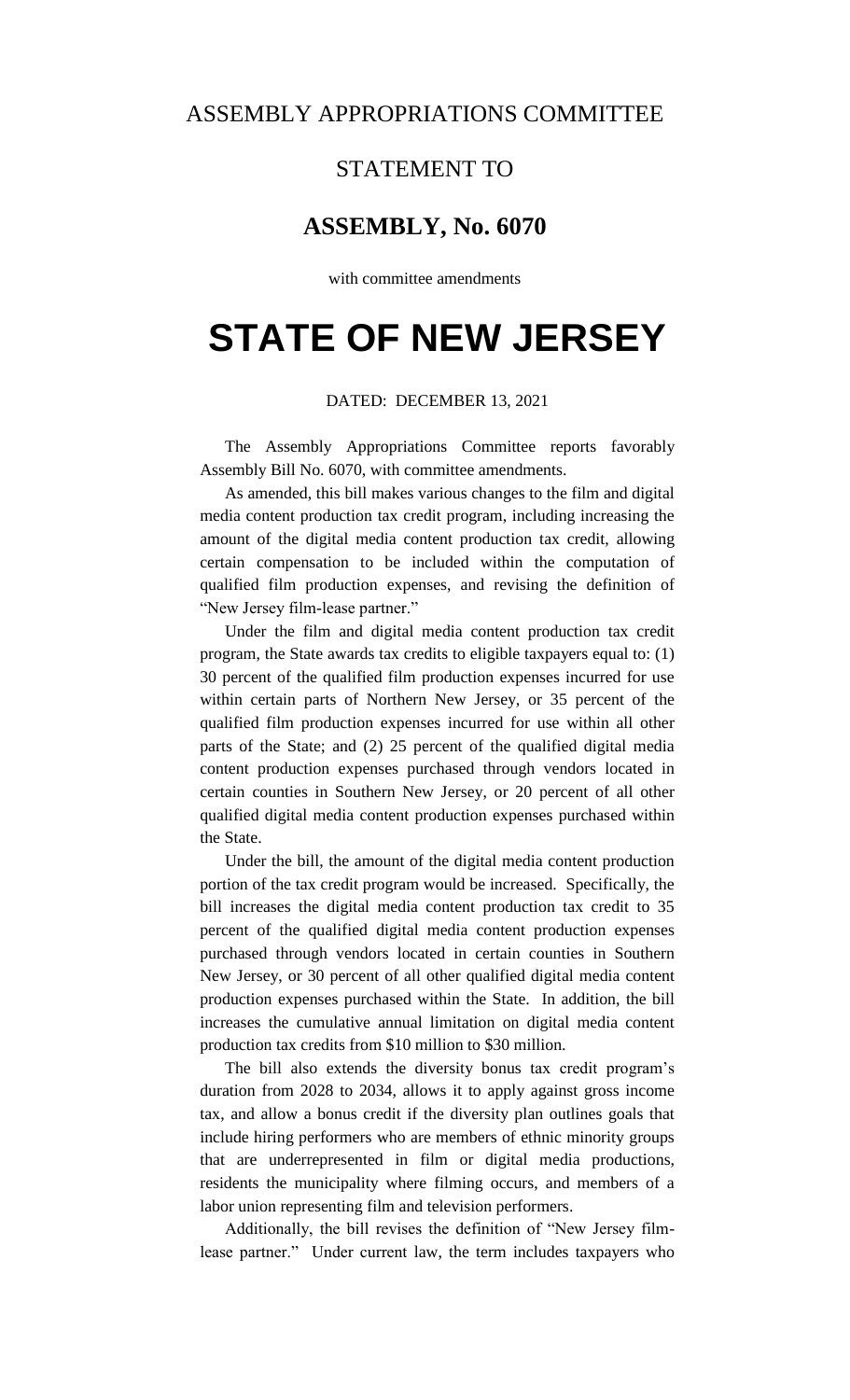commit to lease or acquire a New Jersey production facility, with an aggregate square footage of at least 50,000 square feet, for a period of five or more years, and who commit to spending an annual average of \$50 million in qualified film production expenses over a designated period of five to 10 years. The bill revises this definition to allow for a New Jersey film-lease partner to lease or acquire a portion of a New Jersey production facility, provided that the leased or acquired portion has an aggregate square footage of at least 50,000 square feet and otherwise meets the requirements of existing law.

## COMMITTEE AMENDMENTS:

The committee amended the bill to:

- beginning in 2025, allow an additional \$100,000,000 in tax credits for New Jersey film-lease partners from funds otherwise set aside for New Jersey studio partners;

- remove a provision allowing the authority to approve applications for excess tax credits during the year in which such applications were submitted, provided that the amount of excess credits would be subtracted from the amounts otherwise available in the next succeeding fiscal years

- change the treatment of excess credit applications in a fiscal year and allowing reallocation among the categories of New Jersey studio partners, New Jersey film-lease partners, or taxpayers other than New Jersey studio partners and New Jersey film-lease partners;

- expand the definition of "New Jersey studio partner" to no longer require that a production company commit to a transformative project;

- restrict the definition of "qualified film production expenses" for a film-lease partner to no longer include amounts in excess of \$500,000 to highly compensated individuals;

- extend the diversity bonus tax credit program's duration from 2028 to 2034, allow it to apply against gross income tax, and allow a bonus credit if the diversity plan outlines goals that include hiring performers who are members of ethnic minority groups that are underrepresented in film or digital media productions, residents the municipality where filming occurs, and members of a labor union representing film and television performers; and

- make technical corrections.

#### FISCAL IMPACT:

The OLS notes that increasing the cumulative annual tax credit award limit on digital media content production tax credits from \$10 million to \$30 million could reduce revenues by as much as \$20 million annually. This revenue loss would occur throughout the lifetime of the film and digital media content production tax credit program, which is slated to conclude at the end of FY 2034.

 The bill also increases the percentage of qualified digital media content production expenses that may be claimed by a taxpayer for a